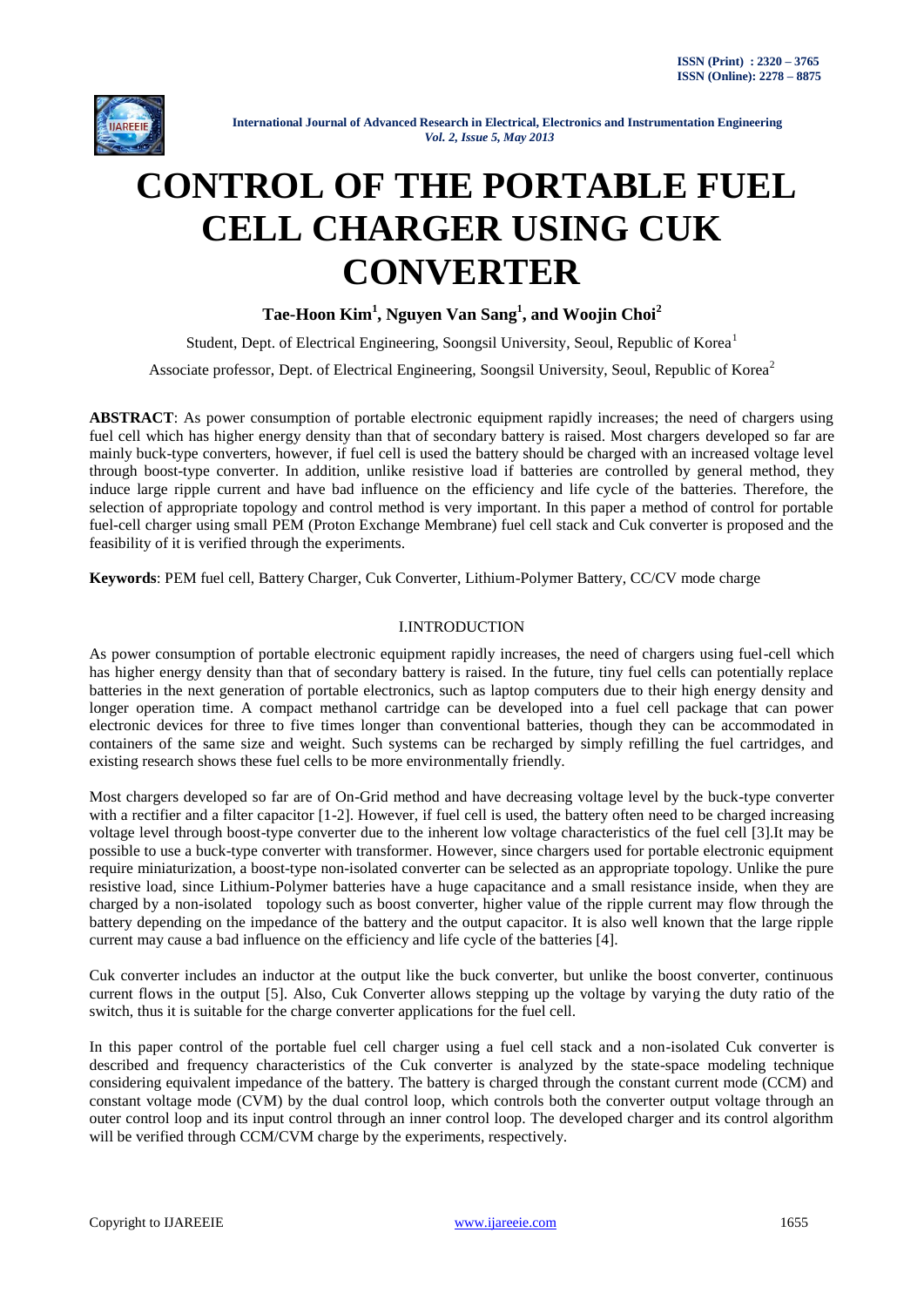

## II. CHARACTERISTICS OF LITHIUM POLYMER BATTERY AND EQUIVALENT IMPEDANCE MODEL

## *A. Charging Method for the Lithium Polymer Battery*

The general characteristic of a lithium polymer battery is as shown in Table I. The final discharge voltage is 3V per cell and a maximum voltage after full charge is in between 4.1V to 4.3V per cell. Typically it is charged by using CC (Constant Current) mode in the initial stage. When the battery voltage reaches to the full voltage, CV (Constant Voltage) mode is then used [6]. In CC Mode, the battery is charged with 1C-rate permitted by the manufacturer and the battery's voltage rises in this stage. When the terminal voltage of the battery reaches to the maximum level, the charger changes its mode to CV mode and the charge current is exponentially decreased and the voltage maintains at a constant value.

## *B. Equivalent Impedance Model of the Lithium Polymer Battery*

To design a charge system for the lithium polymer battery, it is required to get an equivalent impedance model of the Li-Polymer battery.



TABLE I THE GENERAL CHARACTERISTICS OF THE LITHIUM-POLYMER BATTERY

Fig. 1. CC/CV mode charge profile of the lithium-polymer battery



Fig. 2. Equivalent impedance model of the lithium-polymer battery

Many equivalent circuit models exist for the lithium polymer battery. However, in this study, the model was simply developed as the modified Randle model by a series resistance, capacitance and an equivalent voltage source as shown in Fig. 2 [7]. The initial voltage of the Cb is 0 and VDC represents an initial voltage of the lithium polymer battery. The lithium polymer battery used in this study is AL3N5548135C-R-PCM by Exa Energy of which nominal capacity is 4000mAh, nominal voltage 11.1V, lower limit of the discharge voltage 9.0V, and higher limit of the charge voltage 12.6V.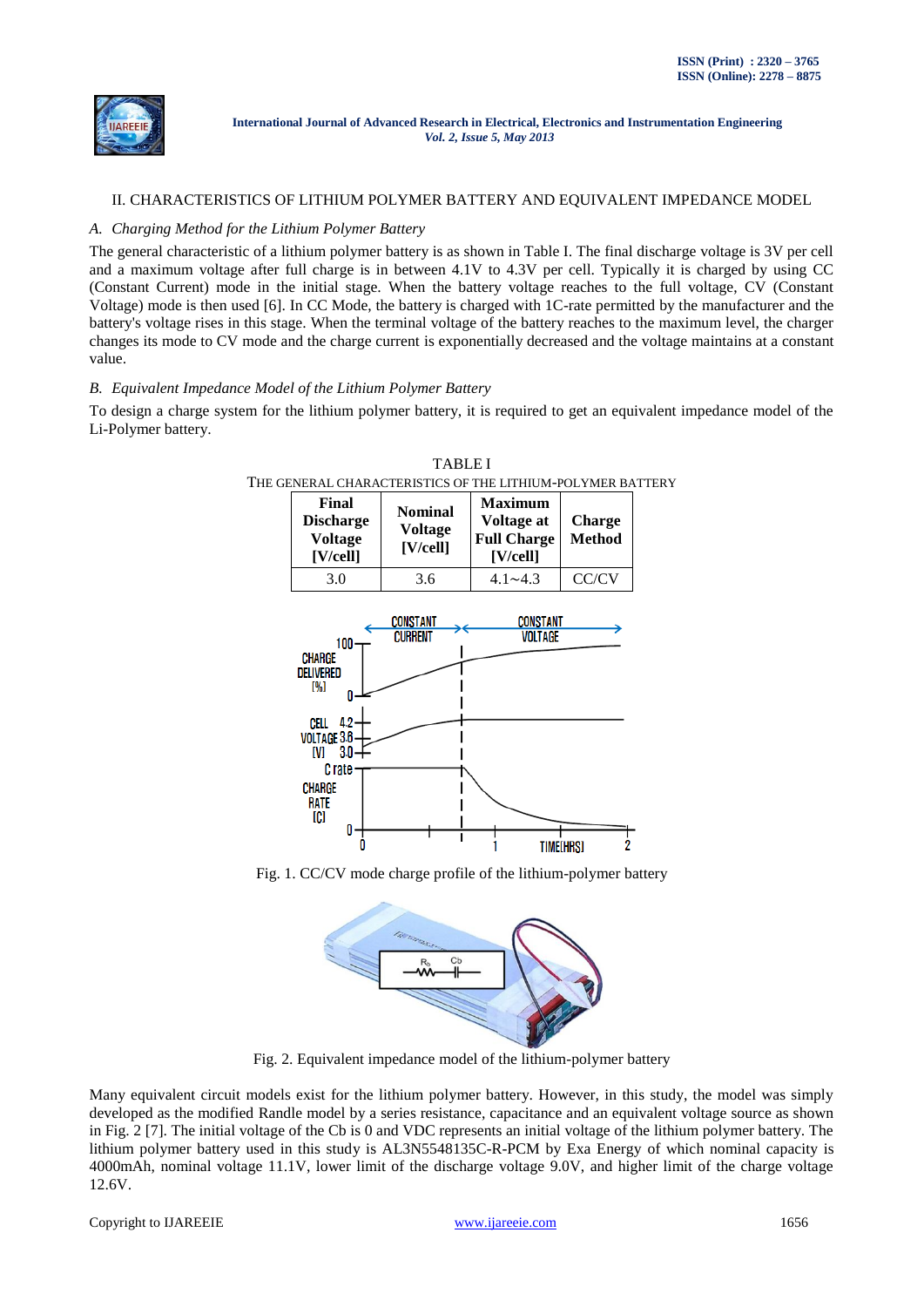

The capacitance Cb of the equivalence circuit model can be calculated from Q=CV equation. In this study, the capacitance value of the battery was calculated as 4,000F as (1).<br> $Cb - Q = \frac{4.0[A] \times 3600[s]}{B}$ 

$$
Cb = \frac{Q}{V} = \frac{4.0[A] \times 3600[s]}{12.6[V] - 9.0[V]} = 4,000[F]
$$
\n(1)

The series resistance Rb may be drawn from the time constant  $\tau$  and capacity Cb, both from the real battery's CV Mode current profile. In this study, the time constant was calculated as  $1,834$  seconds and the series resistance Rb as  $460 \text{m}\Omega$ as shown in (2).

$$
R_b = \frac{\tau}{C_b} = \frac{1834}{4000} = 460 \left[ m\Omega \right]
$$
 (2)



Fig. 3. Charge current profile in CC/CV mode

## III. MODELING OF THE CUK CONVERTER CONSIDERING BATTERY IMPEDANCE

In this study, a state space averaging method was employed for the modeling of the Cuk converter taking into account the internal impedance of the battery. Fig. 4 shows the Cuk converter including equivalent impedance of the battery and the state equations of the converter can be simply described in a matrix form as (3).<br>  $\hat{x} = Ax(t) + Bu(t)$   $y = Cx(t) + Eu(t)$ 

$$
\hat{x} = Ax(t) + Bu(t) \qquad y = Cx(t) + Eu(t) \tag{3}
$$

State variables at this time are the inductor current and capacitor voltage. Typically, the state equation for the Cuk converter with pure resistive load has more than 4 variables [8-9], but there are 5 state variables in total when the equivalence impedance of the battery is considered. Therefore, a state vector is equivalent to  $(t) = [i_1(t)v_1(t)i_2(t)v_2(t)v_b(t)]^T$ , in  $\mathbf{r} = \begin{bmatrix} i_1(t) v_1(t) i_2(t) v_2(t) v_b(t) \end{bmatrix}^T$ , input vector  $u(t) = \begin{bmatrix} v_s(t) v_{DC}(t) \end{bmatrix}^T$ , and output vector  $y(t) = \begin{bmatrix} i_s(t) v_0(t) \end{bmatrix}^T$  $y(t) = [i_s(t)v_0(t)]^T$ .



Fig. 4. Circuit diagram of the Cuk converter including battery impedance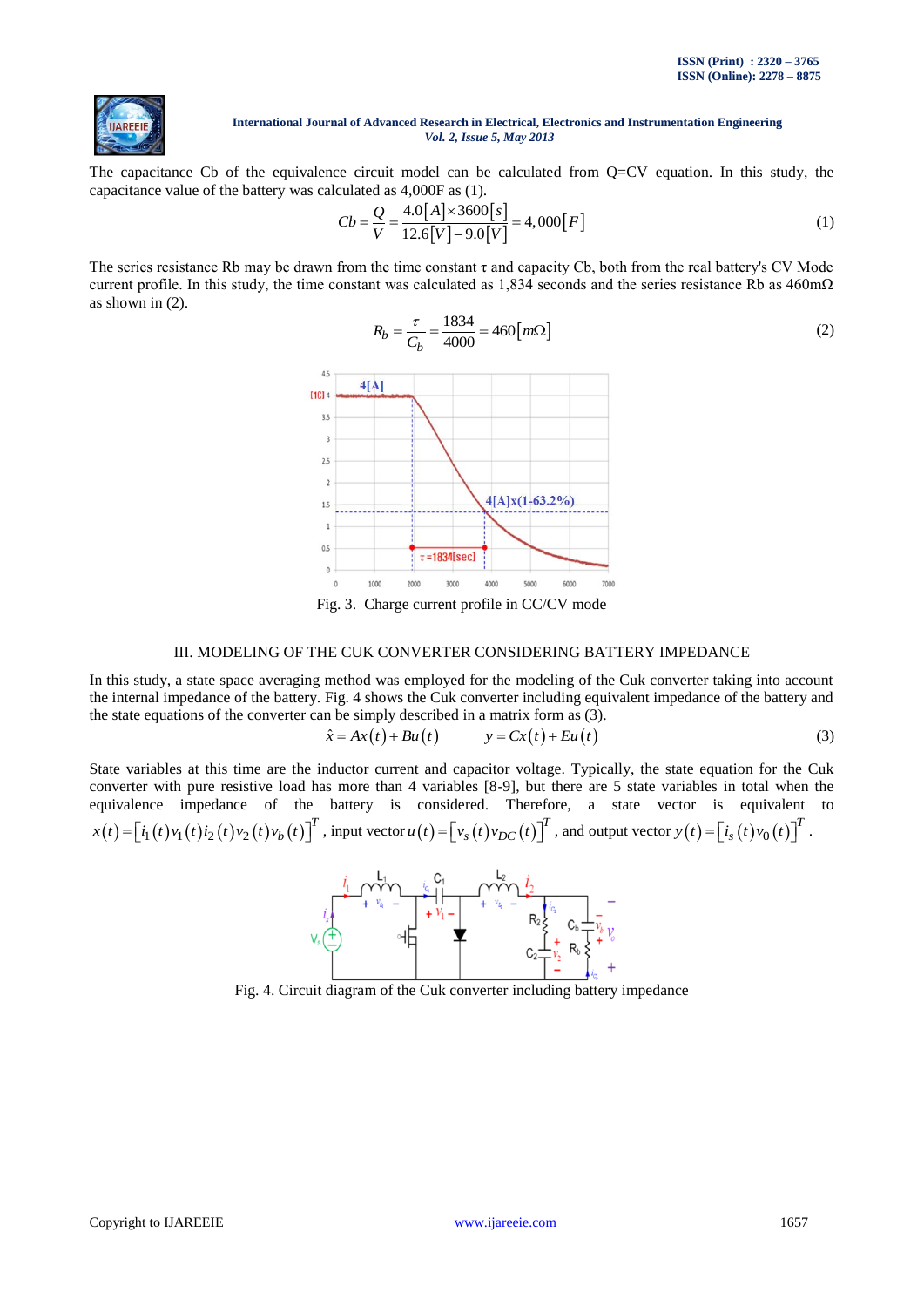



Fig. 5. Equivalent circuit of the Cuk converter (a) during switch ON (b) during switch OFF TABLE II SPECIFICATION FOR THE CUK CONVERTER

| SPECIFICATION FOR THE CUR CONVERTER |                     |
|-------------------------------------|---------------------|
| Output                              | $60$ [W]            |
| <b>Input Voltage</b>                | $6 \sim 9$ [V]      |
| <b>Output Voltage</b>               | 12.6 [V]            |
| <b>Switching Frequency</b>          | $30$ [kHz]          |
| Input Inductor, L1                  | 209 [µH]            |
| Input Inductor, L <sub>2</sub>      | 372 [µH]            |
| Transfer Capacitor, C1              | 4000 [µF]           |
| Output Capacitor, C2                | 440 [ $\mu$ F]      |
| Battery Capacitor, Cb               | 4000[F]             |
| <b>Battery Resistance Rb</b>        | $460$ [m $\Omega$ ] |

The coefficient matrix of the state equation (A, B, C and E) can be derived by averaging the state equation at each state<br>when the switch is on and off. Thus, the small signal model may be drawn from the state equation as when the switch is on and off. Thus, the small signal model may be drawn from the state equation as (4).

The coefficient matrix of the state equation (A, B, C and E) can be derived by averaging the state equation at each state  
\nwhen the switch is on and off. Thus, the small signal model may be drawn from the state equation as (4).  
\n
$$
\frac{d\hat{x}(t)}{L_1} = \begin{bmatrix}\n0 & \frac{-D'}{L_1} & 0 & 0 \\
0 & \frac{-D'}{L_1} & 0 & 0 \\
0 & 0 & \frac{D}{C_1} & 0 \\
0 & -\frac{(2R_2 + R_b)D}{L_2(R_2 + R_b)} & \frac{-R_2R_b/L_2}{(R_2 + R_b)} & \frac{-R_b/L_2}{(R_2 + R_b)} \\
0 & 0 & \frac{R_2/L_2}{(R_2 + R_b)} & \frac{R_2/L_2}{(R_2 + R_b)} \\
0 & 0 & \frac{R_b/C_2}{(R_2 + R_b)} & \frac{-1/C_2}{(R_2 + R_b)} & \frac{-1/C_2}{(R_2 + R_b)}\n\end{bmatrix}\n\begin{bmatrix}\n\hat{i}_1(t) \\
\hat{i}_2(t) \\
\hat{i}_3(t)\n\end{bmatrix} + \begin{bmatrix}\n0 \\
0 \\
0 \\
\hat{i}_1(t)\n\end{bmatrix} + \begin{bmatrix}\n0 \\
0 \\
0 \\
\frac{R_2/L_2}{(R_2 + R_b)} \\
0 \\
0 \\
0 \\
0\n\end{bmatrix} + \begin{bmatrix}\n\hat{v}_1(L_1) \\
\hat{v}_2(L_2) \\
\hat{v}_3(t)\n\end{bmatrix} + \begin{bmatrix}\nV_1/L_1 \\
U_2 - I_1/C_1 \\
U_2 - I_1/C_1 \\
L_2(R_2 + R_b)\n\end{bmatrix}.
$$
\n(4)

In the equation (4), values expressed in " $\gamma$ " refer to as a small AC variation near the fixed operating point. Equation (4) at this time includes three independent input vectors: input voltage  $\hat{v}_s(t)$ , equivalent voltage source of the battery  $\hat{v}_{DC}(t)$ , and duly ratio  $\hat{d}(t)$ . However, since the frequency of the variation in the input voltage and the equivalent voltage source of the battery are far lower than that of the switching frequency, equation (5) can be derived from equation (4) by assuming that the small AC variation is equal to zero.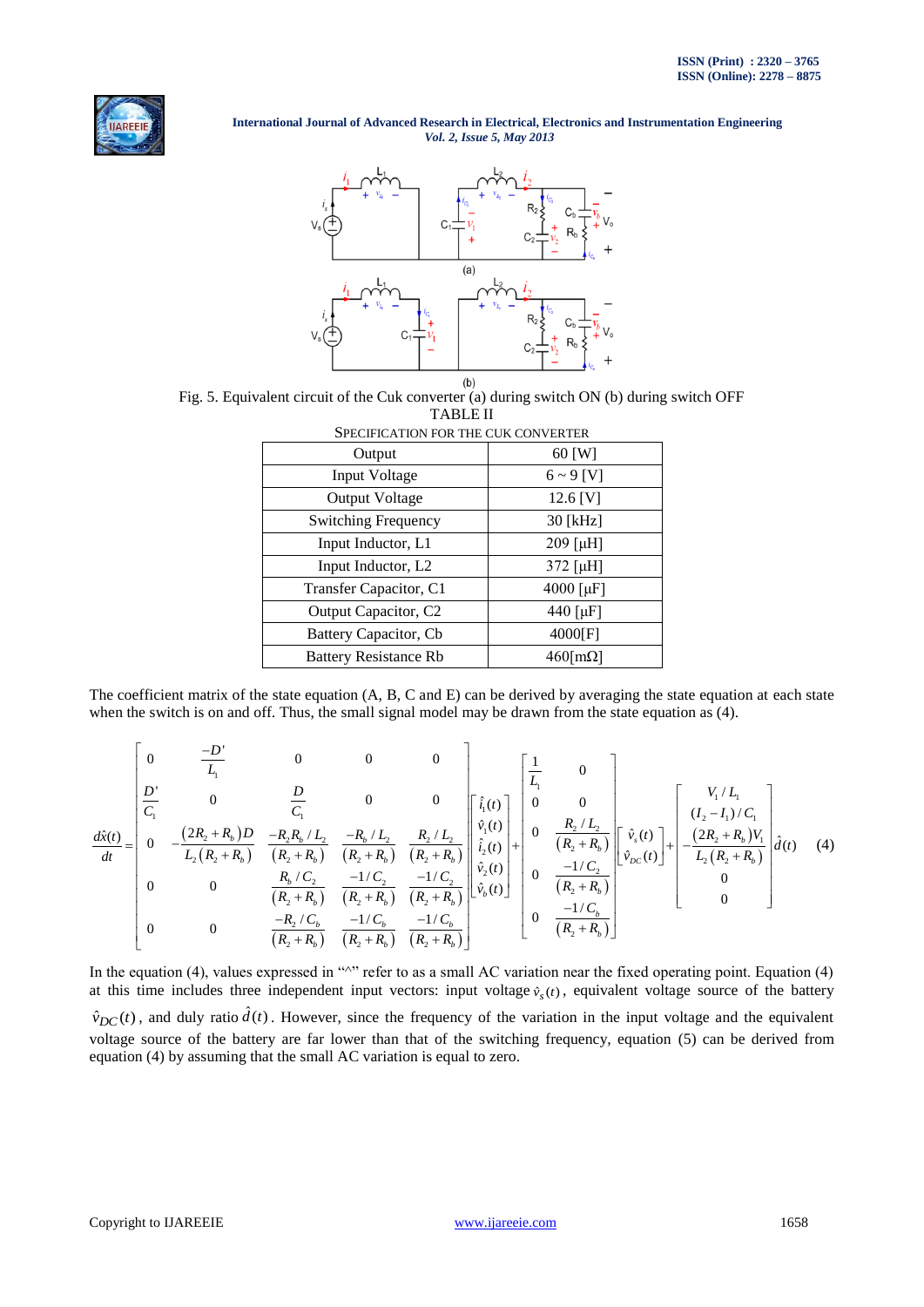

**International Journal of Advanced Research in Electrical, Electronics and Instrumentation Engineering**<br>  $Vol. 2$ , *Issue 5*, *May 2013*<br>  $\begin{bmatrix} 0 & -D' & 0 & 0 \end{bmatrix}$ *Vol. 2, Issue 5, May 2013*

International Journal of Advanced Research in Electrical, Exercises and Instrumentational Engineering

\nVol. 2, Issue 5, May 2013

\n
$$
\frac{d\hat{x}(t)}{dz} = \begin{bmatrix}\n0 & \frac{-D'}{L_1} & 0 & 0 & 0 \\
\frac{D'}{C_1} & 0 & \frac{D}{C_1} & 0 & 0 \\
0 & -\frac{(2R_2 + R_b)D}{L_2(R_2 + R_b)} & \frac{-R_2R_b/L_2}{(R_2 + R_b)} & \frac{-R_b/L_2}{(R_2 + R_b)} & \frac{R_2/L_2}{(R_2 + R_b)} \\
0 & 0 & \frac{R_b/C_2}{(R_2 + R_b)} & \frac{-1/C_2}{(R_2 + R_b)} & \frac{-1/C_2}{(R_2 + R_b)}\n\end{bmatrix}\n\begin{bmatrix}\n\hat{i}_1(t) \\
\hat{i}_2(t) \\
\hat{i}_2(t) \\
\hat{i}_2(t)\n\end{bmatrix} + \n\begin{bmatrix}\nV_1/L_1 \\
(1_2 - I_1)/C_1 \\
-(2R_2 + R_b)V_1 \\
L_2(R_2 + R_b)\n\end{bmatrix} d(t)
$$
\n(5)

\n
$$
\frac{R_b/C_2}{(R_2 + R_b)} - \frac{-1/C_2}{(R_2 + R_b)} - \frac{-1/C_2}{(R_2 + R_b)}\n\begin{bmatrix}\n\hat{i}_1(t) \\
\hat{i}_2(t) \\
\hat{i}_2(t) \\
0\n\end{bmatrix} + \n\begin{bmatrix}\nV_1/L_1 \\
(1_2 - I_1)/C_1 \\
L_2(R_2 + R_b)V_1 \\
0\n\end{bmatrix} d(t)
$$

Equation (6) and (7) show the input current control transfer function, Gid and output voltage control transfer function, Gvd, respectively. Both can be derived by Laplace transforming the state equation (5) and applying the parameter values in the Table II.

$$
G_{id}(s) = \frac{\hat{i}_s(s)}{\hat{d}(s)} = \frac{a_4 s^4 + a_3 s^3 + a_2 s^2 + a_1 s + a_0}{c_5 s^5 + c_4 s^4 + c_3 s^3 + c_2 s^2 + c_1 s + c_0}
$$
(6)  

$$
a_4 = 28.433 \times 10^3, a_3 = 1.38 \times 10^8, a_2 = 1.89 \times 10^{11}, a_1 = 6.65 \times 10^{13}, a_0 = 2.09 \times 10^9
$$

where,

$$
G_{id}(s) = \frac{8}{d(s)} = \frac{1}{c_5s^5 + c_4s^4 + c_3s^3 + c_2s^2 + c_1s + c_0}
$$
\n
$$
a_4 = 28.433 \times 10^3, a_3 = 1.38 \times 10^8, a_2 = 1.89 \times 10^{11}, a_1 = 6.65 \times 10^{13}, a_0 = 2.09 \times 10^9
$$
\n
$$
c_5 = 1, c_4 = 4.62 \times 10^3, c_3 = 6.25 \times 10^6, c_2 = 2 \times 10^9, c_1 = 7.28 \times 10^{11}, c_0 = 3.87 \times 10^8
$$
\n
$$
G_{vd}(s) = \frac{\hat{v}_0(s)}{\hat{d}(s)} = \frac{b_4s^4 + b_3s^3 + b_2s^2 + b_1s + b_0}{c_5s^5 + c_4s^4 + c_3s^3 + c_2s^2 + c_1s + c_0}
$$
\n
$$
b_4 = 14.89, b_3 = 2.33 \times 10^7, b_2 = -1.10 \times 10^9, b_1 = 9.02 \times 10^{12}, b_0 = 4.80 \times 10^9
$$
\n(7)

where,

In order to verify the derived transfer functions in (6) and (7) AC sweep was performed on the model of the system by PSIM and the resulting Bode plots were compared with the Bode plots drawn by the Matlab. As can be seen in Fig. 6 through Fig. 9 that the results for the current control transfer function and voltage control transfer function are well matched thereby proving that the derived functions are correct.Fig. 10 shows the pole-zero maps for the current control transfer function. A current control transfer function is a 5th order system that includes 5 poles and 4 zeroes, and has one resonant frequency due to a pole pair.As seen in the Fig. 10, current control transfer function is the minimum-phase system having all the poles and zeroes in the left-half plane and it has enough phase margin.Fig. 11 indicates a polezero map of the voltage control transfer function. Like the current control transfer function, it is also a 5th order system that includes 5 poles and 4 zeroes, but has 2 resonant frequencies due to a pair of poles and a pair of zeroes. Since it is a non-minimum phase system with a pair of zeroes located in the right-half plane, it has no phase margin [10], [11].



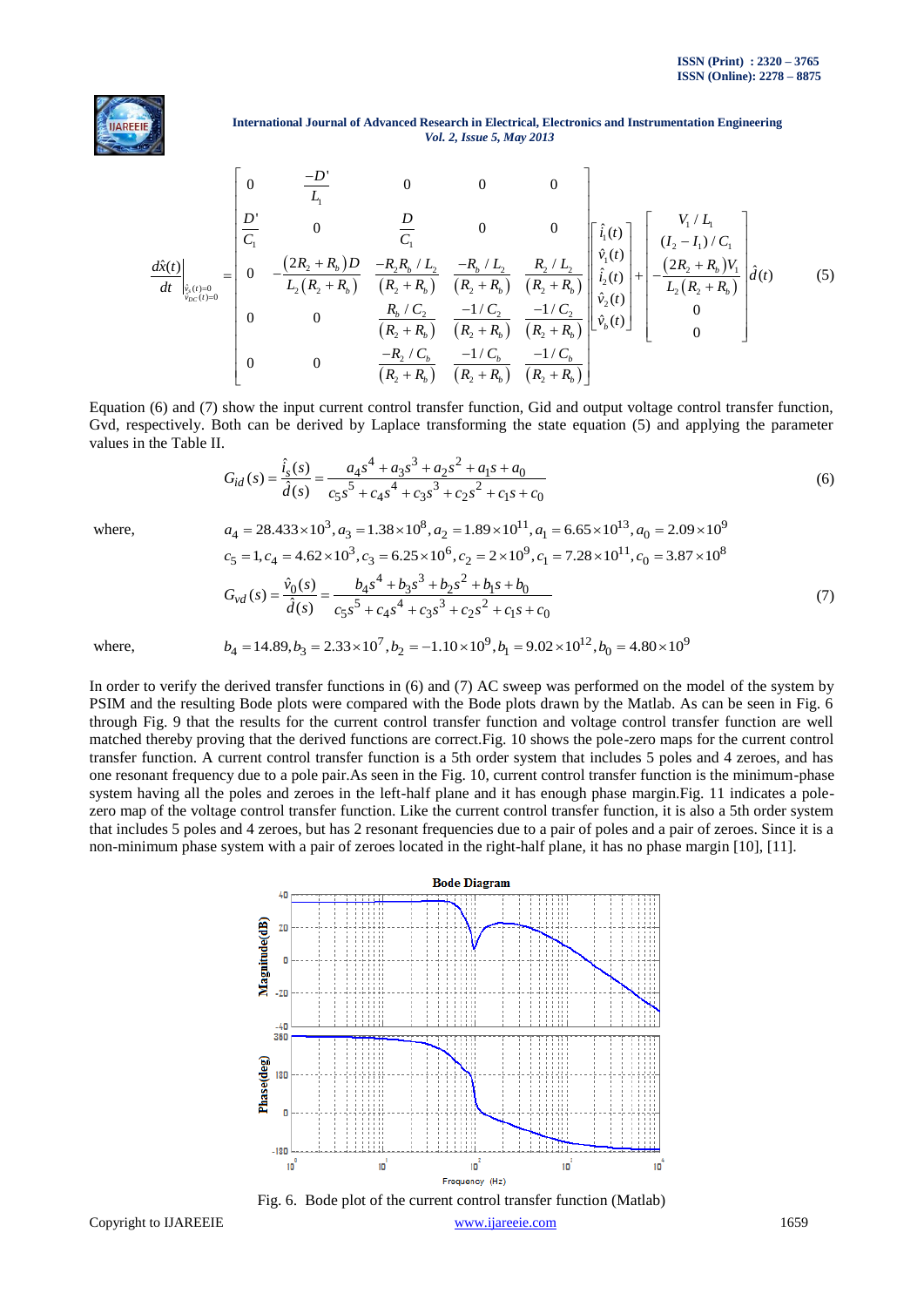

 **International Journal of Advanced Research in Electrical, Electronics and Instrumentation Engineering**  *Vol. 2, Issue 5, May 2013*







Fig. 9. AC Sweep of the voltage control transfer function (PSIM)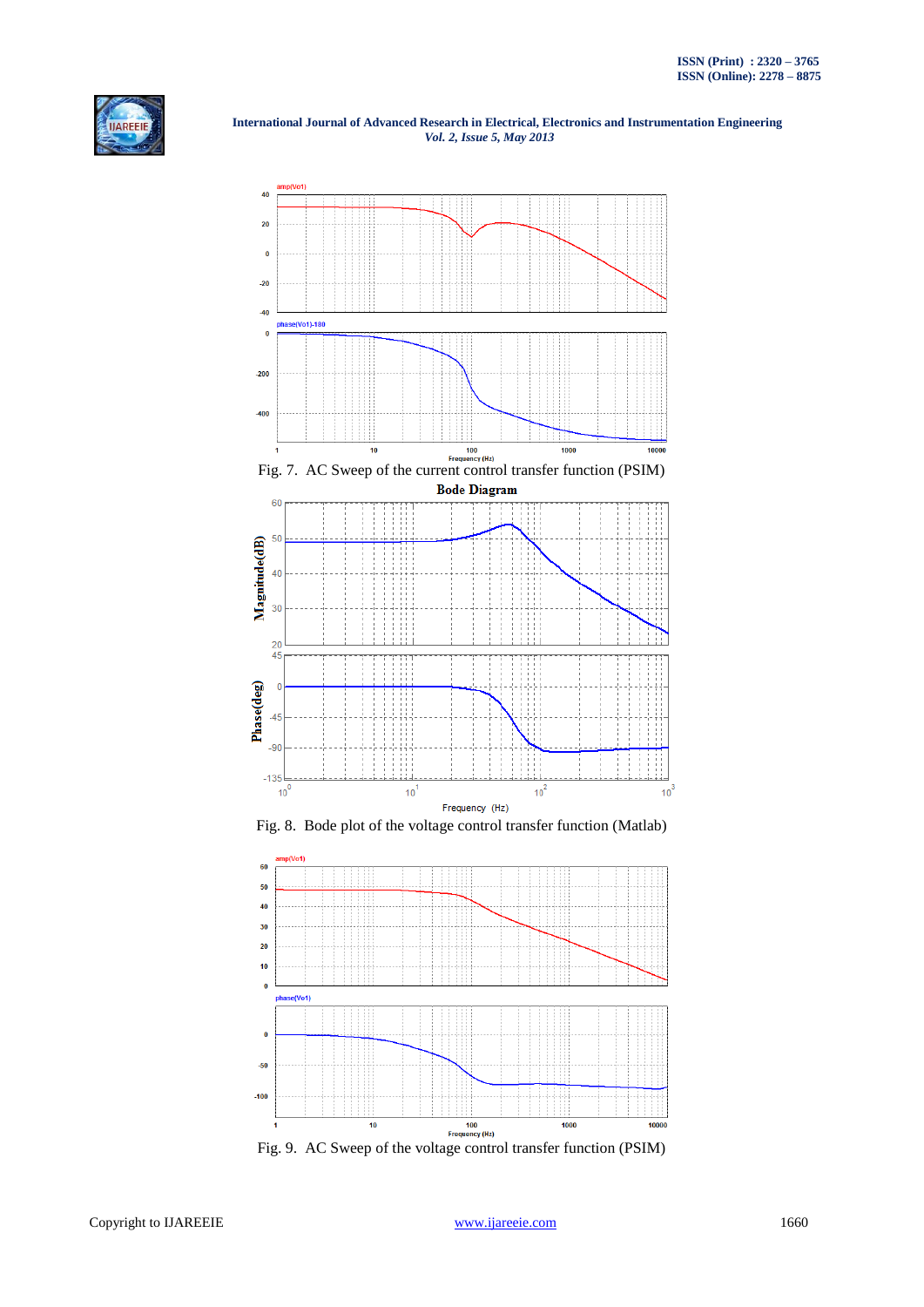

## IV. DESIGN OF THE CHARGER CONTROLLER

In this study, a double control loop is used for the charge controller. It consists of an inner loop for the current control and outer loop for the voltage control as shown in Fig. 12. Such double control has an advantage that it is not required to implement the controllers for each charge mode (CC and CV), respectively, thereby making the control algorithm simple.

In the outer voltage control loop, reference voltage, nominal voltage of the battery pack, is compared to the voltage feedback and creates current reference for the current control. At this time, the current reference is limited so that the charge current does not exceed an allowed charge current value (1C-rate in this case). The reference current command from the voltage controller is then compared to the feedback of the inductor current to generate the current error and it is used for the current controller to adjust the duty of the switch through the comparator. At this time, a closed-loop transfer function for the current control can be expressed by (8) and the closed-loop voltage transfer function that includes current control can be expressed by (9) [12].

$$
T_i(s) = G_{ic} \times 1/V_m \times G_{id} \times H_i
$$
\n(8)

$$
T_v(s) = \frac{G_{vc} \times G_{ic} \times 1 / V_m \times G_{vd} \times H_v}{1 + T_i}
$$
\n(9)

Where, Gic is the current controller gain, Hi is the current feedback gain,  $1/V_m$  is the comparator gain, Gvc is the voltage controller gain and Hv is the voltage feedback gain.

# *A. Design of the Current Controller for CC Charge*

Fig. 13 shows the design process of the inner loop for the input current control with Bode plot by using Matlab. As shown in Fig. 12, since the transfer function for the input current is the minimum-phase system with enough phase margins, a controller with 2-pole/1-zero was used to reduce the steady-state error by increasing the DC gain to enhance the dynamic performance of the system by selecting a suitable crossover frequency.

The equation (10) and Table III show the transfer function of the inner control-loop and its parameter values. A crossover frequency was selected at 6kHz, one-fifth of the switching frequency. It can be seen in the Fig. 9 that the DC gain of the closed-loop transfer function has been largely increased, thereby reducing the steady-state error.

$$
G_{ic}(s) = \frac{1 + sC_1R_2}{s(C_1 + C_2)R_1 \left\{1 + s\frac{C_1C_2}{(C_1 + C_2)}R_2\right\}}
$$
(10)

Also, the slope of the closed-loop transfer function at crossover frequency is -20dB/dec. Upon compensation, the phase margin is 60 degrees and the gain margin is more than 50dB, both of which indicate that the controller has been designed appropriately.

## *B. Design of the Voltage Controller for CV Charge*

As abovementioned, a voltage control transfer function is a non-minimum phase system having additional phase delays due to the right-half-plane (RHP) zeroes. Accordingly, a crossover frequency is limited by a third of the RHP zero frequency in order to guarantee the stable operation of the converter and thus the dynamic characteristics of the converter becomes poor. However, it is not important because the dynamic characteristic of the converter is not a critical factor for the battery charge application.

Therefore, 1-pole/1-zero controller is used for the voltage controller to increase the DC gain of the voltage control loop in the low frequency regime since it has a pole at the origin. The equation  $(11)$  and Table IV are the transfer function and parameter values of the voltage controller. Fig. 9 shows the design process of the outer loop for the output voltage control with Bode plot by using Matlab. The crossover frequency of the closed loop transfer function is 15Hz, onesixths of the frequency of the left half plane zero. As can be seen in the Fig. 14, the phase margin and gain margin of the closed loop transfer function is 80 degree and 30dB respectively, both of which indicate that the controller has been designed to guarantee the stable operation of the charge system.

$$
G_{\nu c}(s) = (1 + sC_1R_2) / sC_1R_1
$$
\n(11)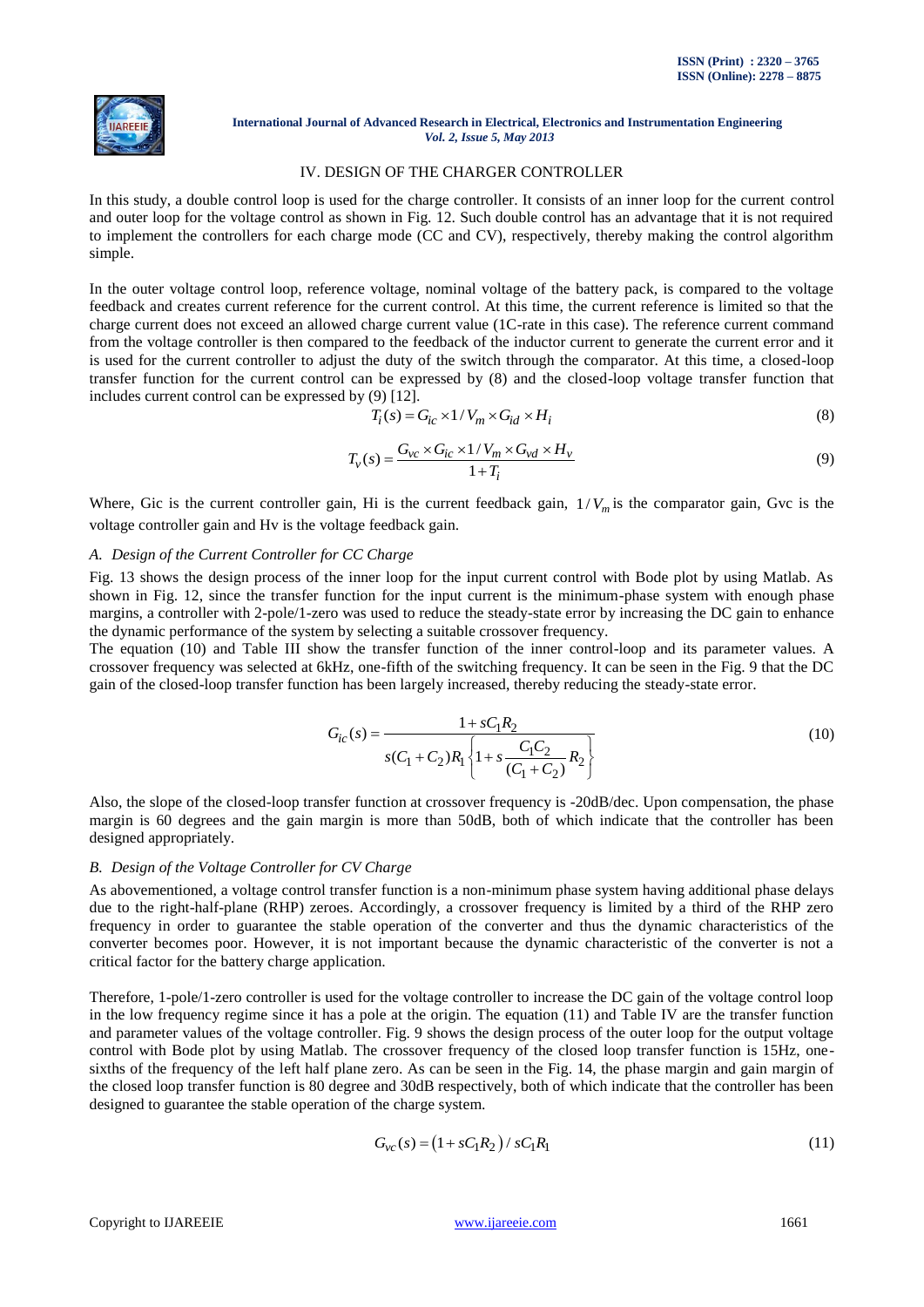

TABLE III PARAMETERS OF THE 2P-1Z CONTROLLER FOR THE INNER CONTROL LOOP

| R 1 | $10$ [k $\Omega$ ] |
|-----|--------------------|
| R2  | 43.29 [kΩ]         |
| C1  | $2.29 [\mu]$       |
|     | $0.18$ [nF]        |

# TABLE IV PARAMETERS OF THE 1P-1Z CONTROLLER FOR THE OUTER VOLTAGE CONTROL LOOP

| R 1 | $10$ [ $k\Omega$ ]         |
|-----|----------------------------|
| R2  | 500 $\lceil \Omega \rceil$ |
| С1  | $0.2 [\mu F]$              |



Fig. 10. Pole-zero map of the current control transfer function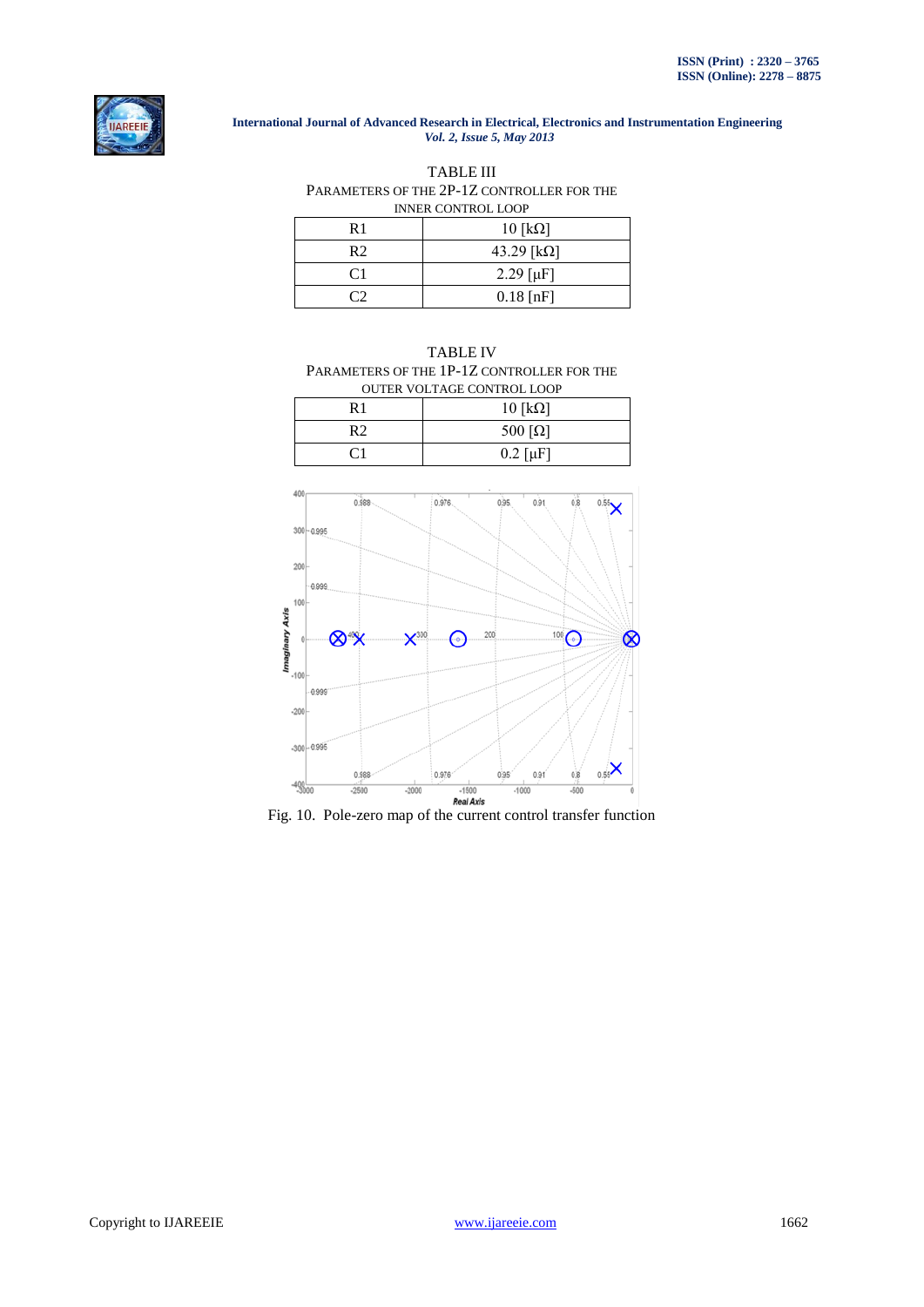





Fig. 12. Block diagram of the dual loop charge controller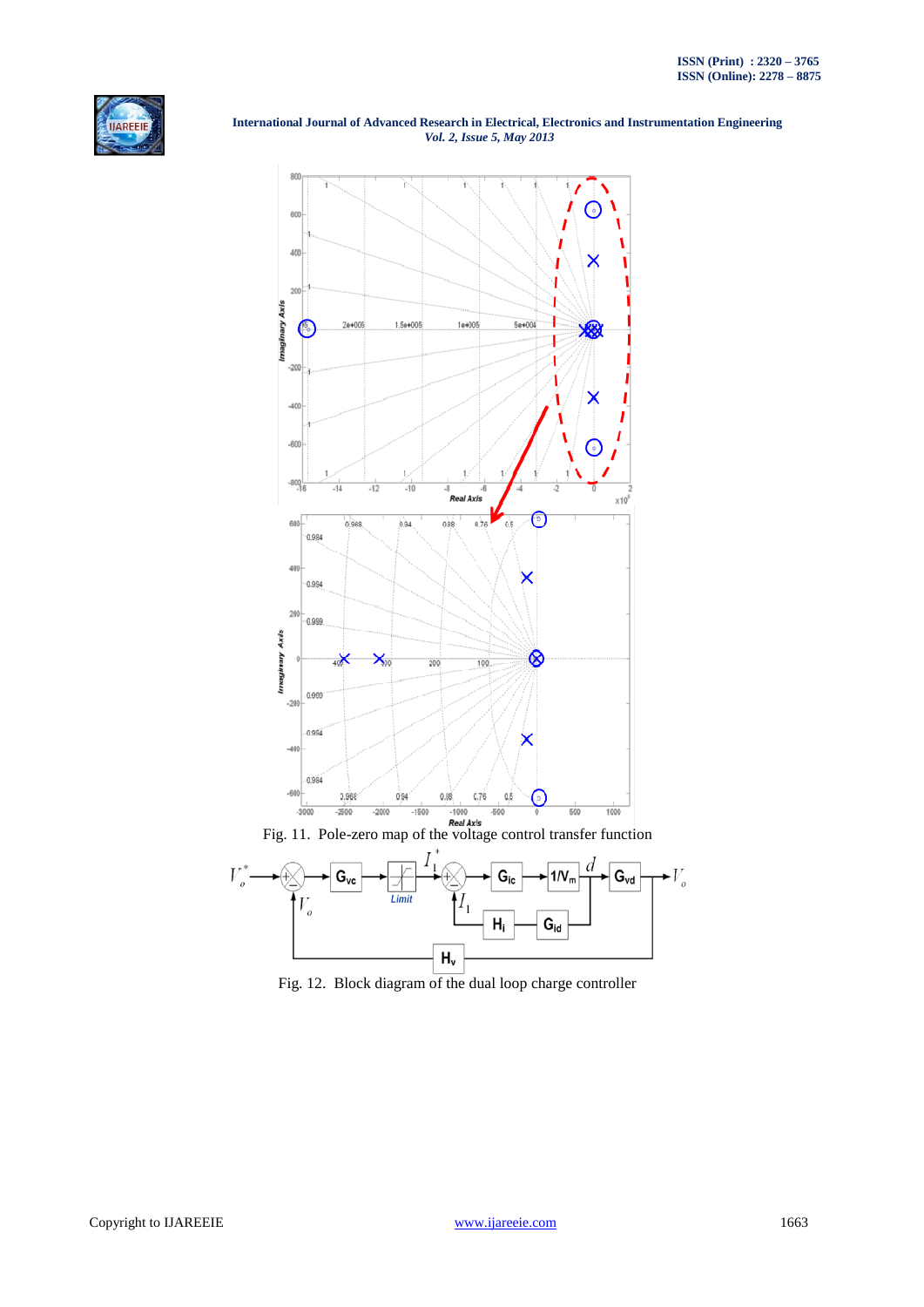



Fig. 13. Design of the input current controller

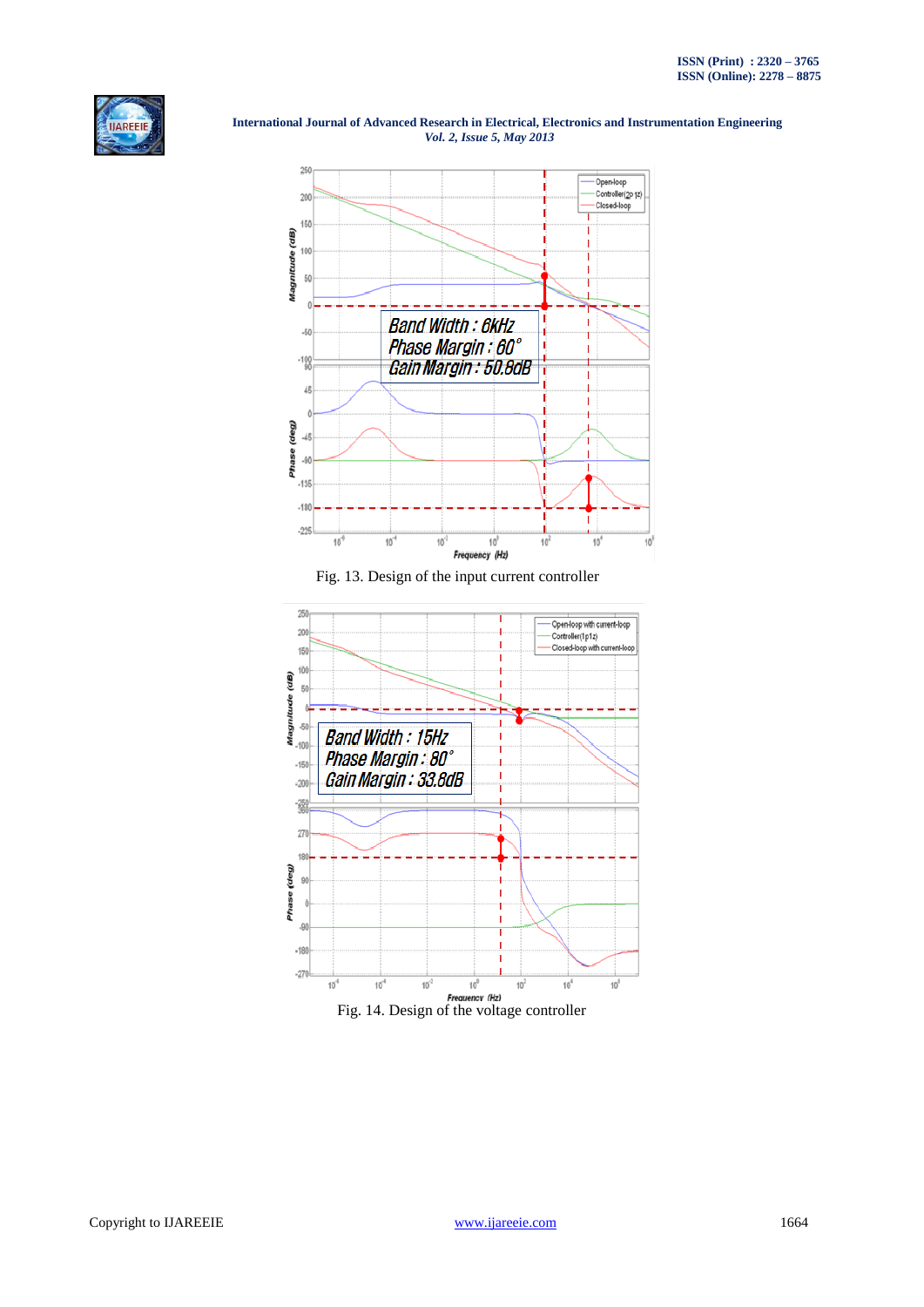



# V. EXPERIMENT AND CONSIDERATION

To verify the validity of the proposed charge algorithm, an experiment was conducted. The microprocessor used in this experiment is TMS320F28335, Digital Signal Processor by TI.

Fig. 15 shows the flow chart of the control algorithm implemented in the DSP. To detect current, LA55-P, current transducer from LEM, was used, while voltage was detected by a differential amplifier circuit due to the inverse polarity of the output voltage. Also, in order to convert the analogue controller designed above into digital form, bilinear transformation was used and the results are shown in (12) and (13).

$$
G_{ic}(z) = \frac{3.2909 + 0.9484z^{-1} - 2.3425z^{-2}}{1 - 0.5979z^{-1} - 0.4021z^{-2}}
$$
\n(12)

$$
G_{\nu c}(z) = \frac{0.0583 - 0.0417z^{-1}}{1 - z^{-1}}
$$
\n(13)

A data logging system was implemented by using LabVIEW software and PCI-6154 data acquisition board from National Instruments to record the charge profile. In the constant current mode charge, the battery needs to be charged with 1C-rate current, 4A in this case. The maximum charge voltage for the battery is 12.6V and the minimum discharge voltage is 9V. The charge profile obtained during which a lithium polymer battery was charged from a small PEM fuel cell stack by using the developed charger is shown in the Fig. 16. During the CC mode charge, output current of the converter is controlled at 4A. The battery voltage at this time gradually increases until it reaches to the output voltage reference (12.6V, maximum charge voltage) as shown in the Fig. 16. When the battery voltage reaches to the reference voltage, the controller automatically transfers its charge mode to CV mode, in which the charge current is exponentially reduced, while its voltage is consistently maintained at 12.6V.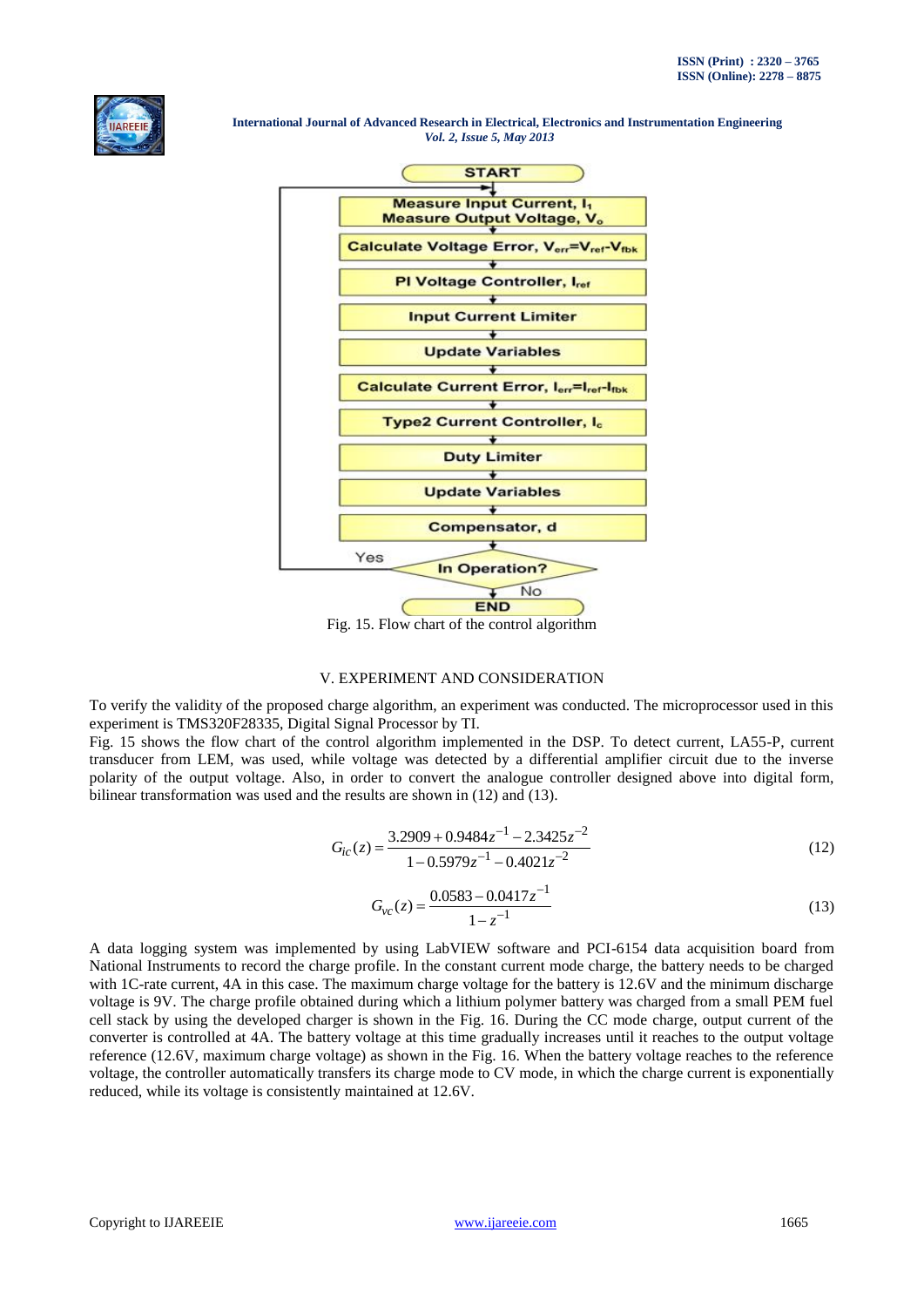



Fig. 16. Experimental results of the charge profile of the lithium-polymer battery using Cuk converter



Fig. 17. Current waveform during CC mode (a) input current (b) battery current

As was seen in the experimental results, CC and CV mode charge was performed successfully, thereby verifying the stable operation of the charger and its control algorithm. Fig. 17 shows the waveforms of the input current to the converter from the PEM fuel cell stack and the charge current to the battery in the CC mode, respectively. As shown in the Figure 17, input current has 30 kHz switching ripple and the magnitude of the battery current ripple is approximately 100mA, which is less than 3% ripple ratio, and it satisfies the current ripple requirements for the battery.

# VI. CONCLUSION

In this study, a portable fuel cell charger was designed by using a small PEM fuel cell stack and a Cuk converter. To charge the battery in CC/CV modes, current and voltage were controlled by a single control loop, simplifying the software, and its feasibility was verified through the experiments. The developed charger can be used for the boost charge application using fuel cells.